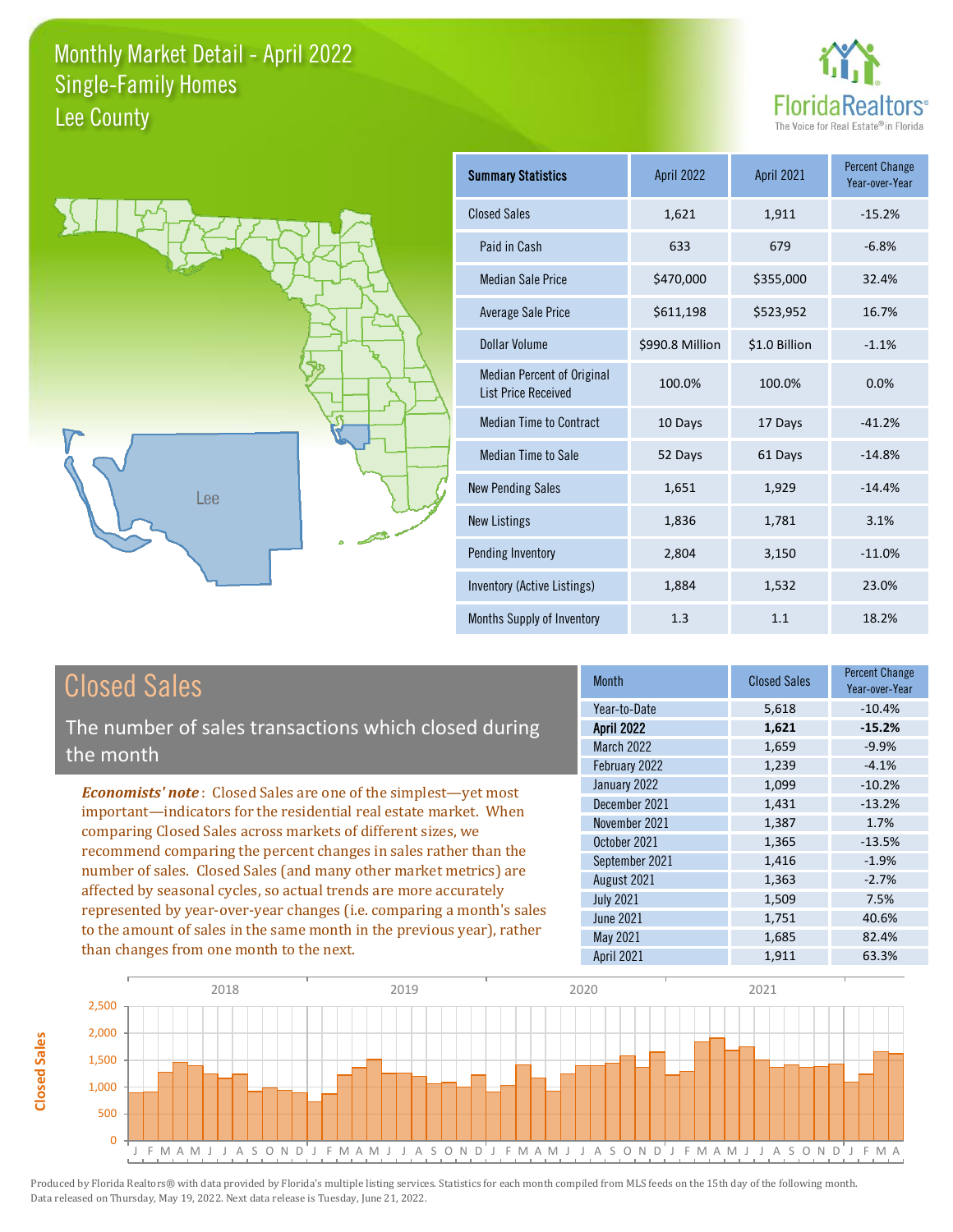this statistic should be interpreted with care.



655 149.0%

| Cash Sales                                                                     | <b>Month</b>      | Cash Sales | <b>Percent Change</b><br>Year-over-Year |
|--------------------------------------------------------------------------------|-------------------|------------|-----------------------------------------|
|                                                                                | Year-to-Date      | 2.287      | 5.3%                                    |
| The number of Closed Sales during the month in which                           | <b>April 2022</b> | 633        | $-6.8%$                                 |
| buyers exclusively paid in cash                                                | <b>March 2022</b> | 663        | 3.4%                                    |
|                                                                                | February 2022     | 544        | 17.7%                                   |
|                                                                                | January 2022      | 447        | 14.6%                                   |
|                                                                                | December 2021     | 530        | 11.8%                                   |
| <b>Economists' note:</b> Cash Sales can be a useful indicator of the extent to | November 2021     | 523        | 31.4%                                   |
| which investors are participating in the market. Why? Investors are            | October 2021      | 494        | 21.4%                                   |
| far more likely to have the funds to purchase a home available up front,       | September 2021    | 498        | 33.9%                                   |
| whereas the typical homebuyer requires a mortgage or some other                | August 2021       | 467        | 44.1%                                   |
| form of financing. There are, of course, many possible exceptions, so          | <b>July 2021</b>  | 529        | 64.8%                                   |



#### Cash Sales as a Percentage of Closed Sales

The percentage of Closed Sales during the month which were Cash Sales

*Economists' note* : This statistic is simply another way of viewing Cash Sales. The remaining percentages of Closed Sales (i.e. those not paid fully in cash) each month involved some sort of financing, such as mortgages, owner/seller financing, assumed loans, etc.

| <b>Month</b>      | <b>Percent of Closed</b><br>Sales Paid in Cash | <b>Percent Change</b><br>Year-over-Year |
|-------------------|------------------------------------------------|-----------------------------------------|
| Year-to-Date      | 40.7%                                          | 17.3%                                   |
| <b>April 2022</b> | 39.0%                                          | 9.9%                                    |
| <b>March 2022</b> | 40.0%                                          | 14.9%                                   |
| February 2022     | 43.9%                                          | 22.6%                                   |
| January 2022      | 40.7%                                          | 27.6%                                   |
| December 2021     | 37.0%                                          | 28.5%                                   |
| November 2021     | 37.7%                                          | 29.1%                                   |
| October 2021      | 36.2%                                          | 40.3%                                   |
| September 2021    | 35.2%                                          | 36.4%                                   |
| August 2021       | 34.3%                                          | 48.5%                                   |
| <b>July 2021</b>  | 35.1%                                          | 53.3%                                   |
| June 2021         | 37.4%                                          | 77.3%                                   |
| <b>May 2021</b>   | 37.1%                                          | 51.4%                                   |
| <b>April 2021</b> | 35.5%                                          | 59.2%                                   |

May 2021 625 176.5%

June 2021

April 2021 679 160.2%



**Cash Sales**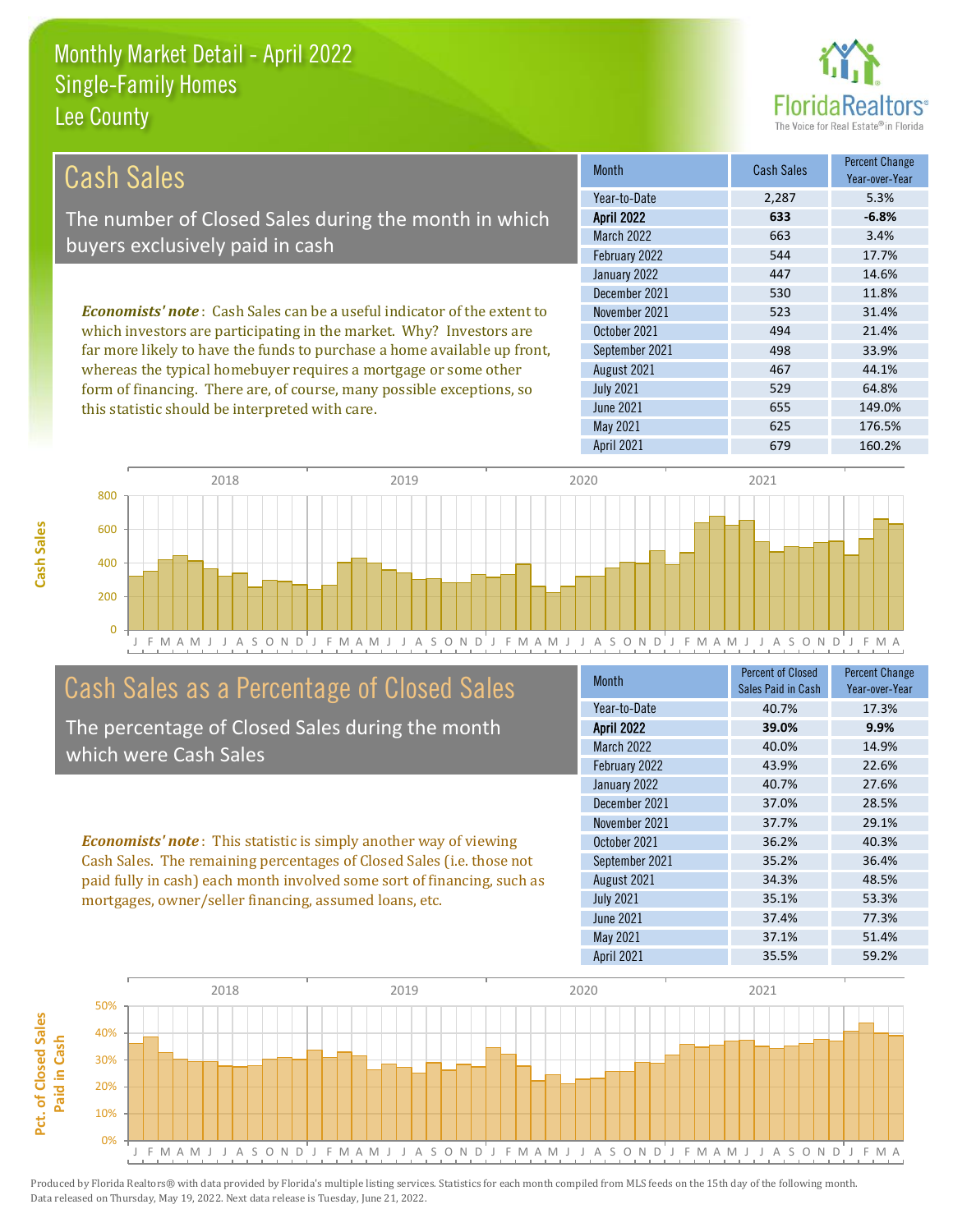

| <b>Median Sale Price</b>                                                  | <b>Month</b>      | <b>Median Sale Price</b> | <b>Percent Change</b><br>Year-over-Year |
|---------------------------------------------------------------------------|-------------------|--------------------------|-----------------------------------------|
|                                                                           | Year-to-Date      | \$430,000                | 26.5%                                   |
| The median sale price reported for the month (i.e. 50%                    | <b>April 2022</b> | \$470,000                | 32.4%                                   |
| of sales were above and 50% of sales were below)                          | <b>March 2022</b> | \$429,000                | 24.3%                                   |
|                                                                           | February 2022     | \$410,000                | 24.3%                                   |
|                                                                           | January 2022      | \$413,500                | 26.4%                                   |
| <b>Economists' note:</b> Median Sale Price is our preferred summary       | December 2021     | \$402,000                | 27.6%                                   |
| statistic for price activity because, unlike Average Sale Price, Median   | November 2021     | \$376,500                | 18.0%                                   |
| Sale Price is not sensitive to high sale prices for small numbers of      | October 2021      | \$368,000                | 21.0%                                   |
| homes that may not be characteristic of the market area. Keep in mind     | September 2021    | \$356,250                | 20.8%                                   |
| that median price trends over time are not always solely caused by        | August 2021       | \$360,000                | 21.1%                                   |
| changes in the general value of local real estate. Median sale price only | <b>July 2021</b>  | \$360,000                | 27.2%                                   |
| reflects the values of the homes that sold each month, and the mix of     | June 2021         | \$365,000                | 36.0%                                   |
| the types of homes that sell can change over time.                        | May 2021          | \$365,000                | 38.7%                                   |
|                                                                           | <b>April 2021</b> | \$355,000                | 29.1%                                   |



#### Average Sale Price

The average sale price reported for the month (i.e. total sales in dollars divided by the number of sales)

*Economists' note* : Usually, we prefer Median Sale Price over Average Sale Price as a summary statistic for home prices. However, Average Sale Price does have its uses—particularly when it is analyzed alongside the Median Sale Price. For one, the relative difference between the two statistics can provide some insight into the market for higher-end homes in an area.

| <b>Month</b>      | <b>Average Sale Price</b> | <b>Percent Change</b><br>Year-over-Year |
|-------------------|---------------------------|-----------------------------------------|
| Year-to-Date      | \$592,981                 | 18.9%                                   |
| <b>April 2022</b> | \$611,198                 | 16.7%                                   |
| March 2022        | \$604,884                 | 24.2%                                   |
| February 2022     | \$569,697                 | 17.1%                                   |
| January 2022      | \$574,393                 | 17.3%                                   |
| December 2021     | \$605,784                 | 32.9%                                   |
| November 2021     | \$533,697                 | 26.3%                                   |
| October 2021      | \$500,854                 | 22.1%                                   |
| September 2021    | \$476,279                 | 21.8%                                   |
| August 2021       | \$473,040                 | 19.7%                                   |
| <b>July 2021</b>  | \$469,072                 | 23.0%                                   |
| <b>June 2021</b>  | \$505,976                 | 36.2%                                   |
| May 2021          | \$515,030                 | 46.0%                                   |
| April 2021        | \$523,952                 | 34.9%                                   |



Produced by Florida Realtors® with data provided by Florida's multiple listing services. Statistics for each month compiled from MLS feeds on the 15th day of the following month. Data released on Thursday, May 19, 2022. Next data release is Tuesday, June 21, 2022.

**Average Sale Price**

**Average Sale Price**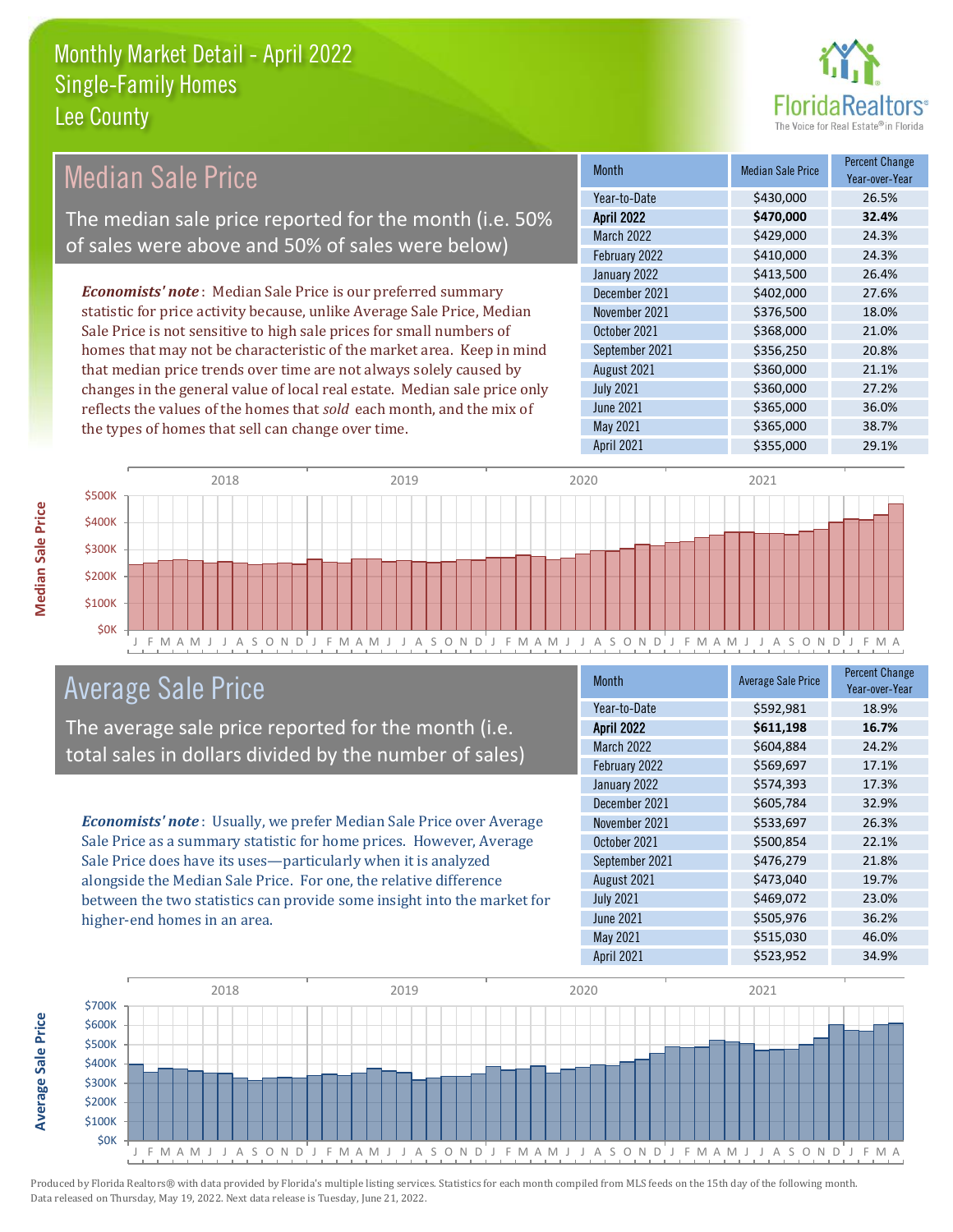

#### Dollar Volume

The sum of the sale prices for all sales which closed during the month

*Economists' note* : Dollar Volume is simply the sum of all sale prices in a given time period, and can quickly be calculated by multiplying Closed Sales by Average Sale Price. It is a strong indicator of the health of the real estate industry in a market, and is of particular interest to real estate professionals, investors, analysts, and government agencies. Potential home sellers and home buyers, on the other hand, will likely be better served by paying attention to trends in the two components of Dollar Volume (i.e. sales and prices) individually.

| <b>Month</b>      | <b>Dollar Volume</b> | <b>Percent Change</b><br>Year-over-Year |
|-------------------|----------------------|-----------------------------------------|
| Year-to-Date      | \$3.3 Billion        | 6.6%                                    |
| <b>April 2022</b> | \$990.8 Million      | $-1.1%$                                 |
| <b>March 2022</b> | \$1.0 Billion        | 11.9%                                   |
| February 2022     | \$705.9 Million      | 12.3%                                   |
| January 2022      | \$631.3 Million      | 5.3%                                    |
| December 2021     | \$866.9 Million      | 15.4%                                   |
| November 2021     | \$740.2 Million      | 28.5%                                   |
| October 2021      | \$683.7 Million      | 5.6%                                    |
| September 2021    | \$674.4 Million      | 19.4%                                   |
| August 2021       | \$644.8 Million      | 16.5%                                   |
| <b>July 2021</b>  | \$707.8 Million      | 32.2%                                   |
| <b>June 2021</b>  | \$886.0 Million      | 91.5%                                   |
| May 2021          | \$867.8 Million      | 166.2%                                  |
| April 2021        | \$1.0 Billion        | 120.3%                                  |



#### Median Percent of Original List Price Received

The median of the sale price (as a percentage of the original list price) across all properties selling during the month

*Economists' note* : The Median Percent of Original List Price Received is useful as an indicator of market recovery, since it typically rises as buyers realize that the market may be moving away from them and they need to match the selling price (or better it) in order to get a contract on the house. This is usually the last measure to indicate a market has shifted from down to up, so it is what we would call a *lagging* indicator.

| <b>Month</b>      | Med. Pct. of Orig.<br><b>List Price Received</b> | <b>Percent Change</b><br>Year-over-Year |
|-------------------|--------------------------------------------------|-----------------------------------------|
| Year-to-Date      | 100.0%                                           | 1.1%                                    |
| <b>April 2022</b> | 100.0%                                           | 0.0%                                    |
| March 2022        | 100.0%                                           | 0.9%                                    |
| February 2022     | 100.0%                                           | 1.8%                                    |
| January 2022      | 100.0%                                           | 2.1%                                    |
| December 2021     | 100.0%                                           | 2.0%                                    |
| November 2021     | 100.0%                                           | 2.0%                                    |
| October 2021      | 100.0%                                           | 2.5%                                    |
| September 2021    | 100.0%                                           | 2.6%                                    |
| August 2021       | 100.0%                                           | 3.0%                                    |
| <b>July 2021</b>  | 100.0%                                           | 3.5%                                    |
| <b>June 2021</b>  | 100.0%                                           | 4.1%                                    |
| May 2021          | 100.0%                                           | 4.2%                                    |
| <b>April 2021</b> | 100.0%                                           | 4.2%                                    |



Produced by Florida Realtors® with data provided by Florida's multiple listing services. Statistics for each month compiled from MLS feeds on the 15th day of the following month. Data released on Thursday, May 19, 2022. Next data release is Tuesday, June 21, 2022.

**Med. Pct. of Orig.** 

Med. Pct. of Orig.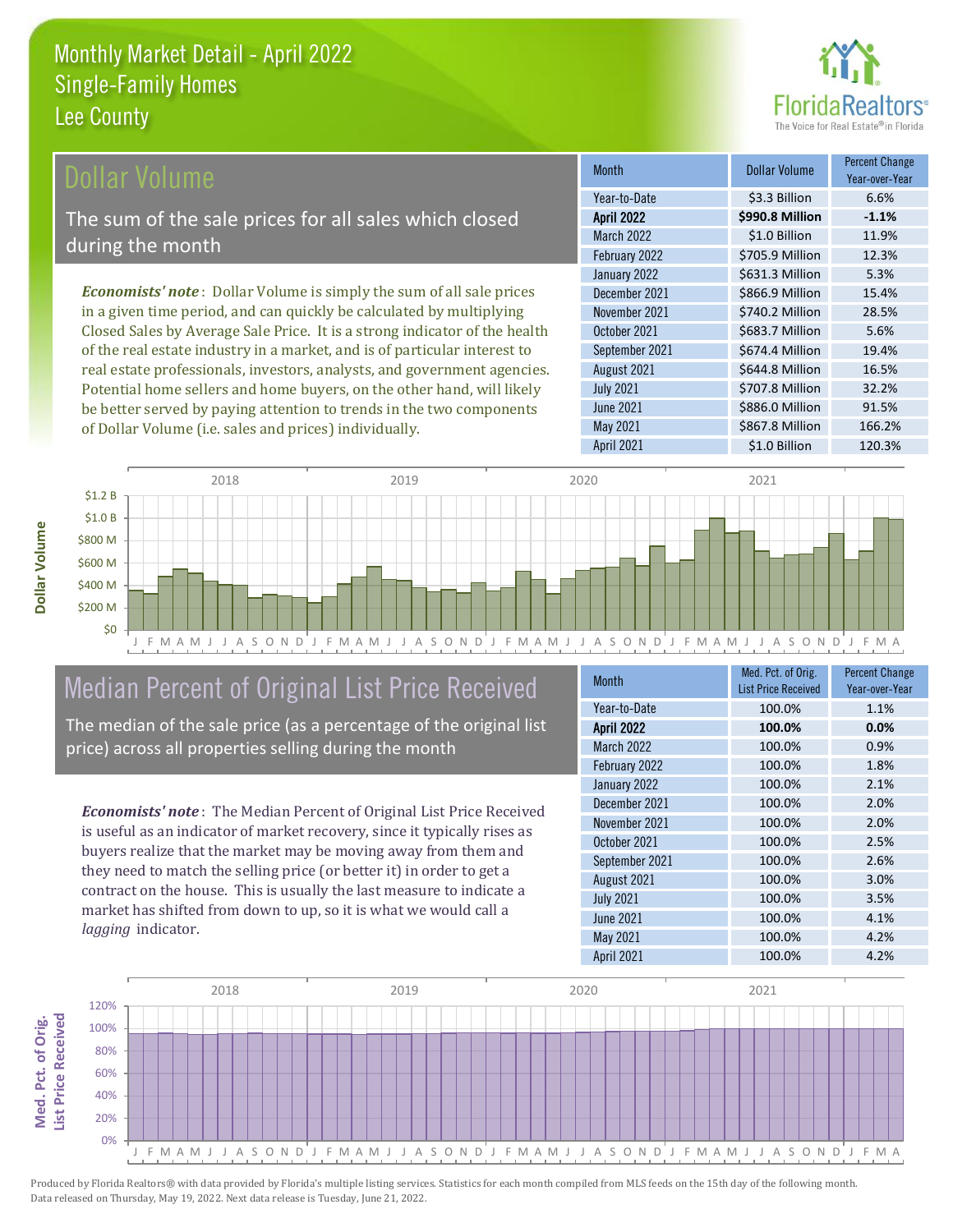

#### Median Time to Contract

The median number of days between the listing date and contract date for all Closed Sales during the month

*Economists' note* : Like Time to Sale, Time to Contract is a measure of the length of the home selling process calculated for sales which closed during the month. The difference is that Time to Contract measures the number of days between the initial listing of a property and the signing of the contract which eventually led to the closing of the sale. When the gap between Median Time to Contract and Median Time to Sale grows, it is usually a sign of longer closing times and/or declining numbers of cash sales.

| <b>Month</b>      | Median Time to<br>Contract | <b>Percent Change</b><br>Year-over-Year |
|-------------------|----------------------------|-----------------------------------------|
| Year-to-Date      | 13 Days                    | $-43.5%$                                |
| <b>April 2022</b> | 10 Days                    | $-41.2%$                                |
| <b>March 2022</b> | 11 Days                    | $-50.0%$                                |
| February 2022     | 16 Days                    | $-44.8%$                                |
| January 2022      | 17 Days                    | $-41.4%$                                |
| December 2021     | 15 Days                    | $-42.3%$                                |
| November 2021     | 13 Days                    | $-51.9%$                                |
| October 2021      | 14 Days                    | $-60.0%$                                |
| September 2021    | 13 Days                    | $-67.5%$                                |
| August 2021       | 13 Days                    | $-74.5%$                                |
| <b>July 2021</b>  | 10 Days                    | $-86.5%$                                |
| <b>June 2021</b>  | 11 Days                    | $-84.5%$                                |
| May 2021          | 14 Days                    | $-70.2%$                                |
| April 2021        | 17 Days                    | $-64.6%$                                |



#### Median Time to Sale

**Median Time to** 

**Median Time to** 

The median number of days between the listing date and closing date for all Closed Sales during the month

*Economists' note* : Time to Sale is a measure of the length of the home selling process, calculated as the number of days between the initial listing of a property and the closing of the sale. *Median* Time to Sale is the amount of time the "middle" property selling this month was on the market. That is, 50% of homes selling this month took *less* time to sell, and 50% of homes took *more* time to sell. Median Time to Sale gives a more accurate picture than Average Time to Sale, which can be skewed upward by small numbers of properties taking an abnormally long time to sell.

| <b>Month</b>      | <b>Median Time to Sale</b> | <b>Percent Change</b><br>Year-over-Year |
|-------------------|----------------------------|-----------------------------------------|
| Year-to-Date      | 54 Days                    | $-20.6%$                                |
| <b>April 2022</b> | 52 Days                    | $-14.8%$                                |
| March 2022        | 51 Days                    | $-20.3%$                                |
| February 2022     | 56 Days                    | $-26.3%$                                |
| January 2022      | 59 Days                    | $-24.4%$                                |
| December 2021     | 56 Days                    | $-23.3%$                                |
| November 2021     | 54 Days                    | $-27.0%$                                |
| October 2021      | 56 Days                    | $-28.2%$                                |
| September 2021    | 54 Days                    | $-35.7%$                                |
| August 2021       | 55 Days                    | $-44.4%$                                |
| <b>July 2021</b>  | 55 Days                    | $-53.8%$                                |
| <b>June 2021</b>  | 57 Days                    | $-49.6%$                                |
| May 2021          | 56 Days                    | $-38.5%$                                |
| <b>April 2021</b> | 61 Days                    | $-33.7%$                                |

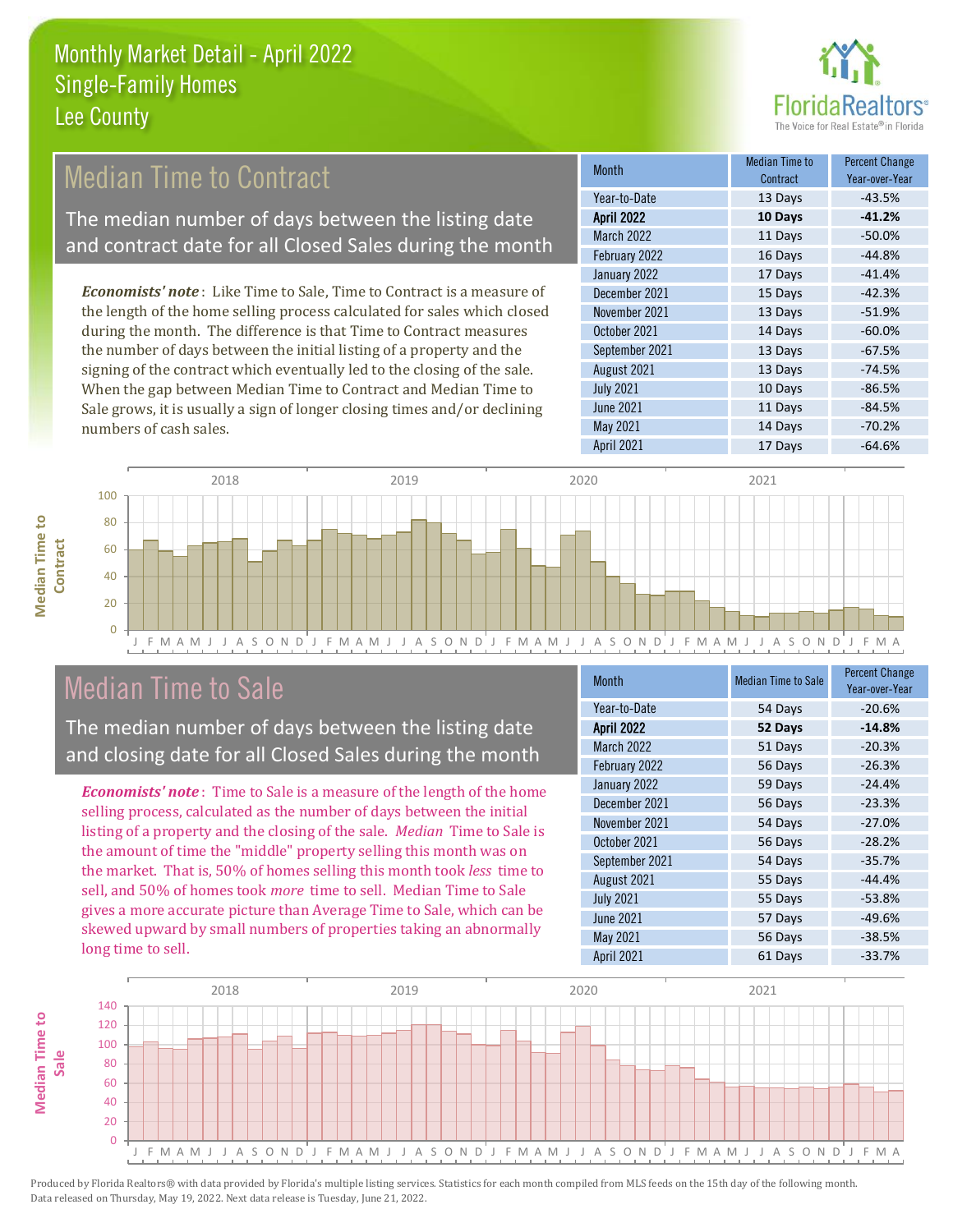

| <b>New Pending Sales</b>                                                      | <b>Month</b>      | <b>New Pending Sales</b> | <b>Percent Change</b><br>Year-over-Year |
|-------------------------------------------------------------------------------|-------------------|--------------------------|-----------------------------------------|
|                                                                               | Year-to-Date      | 6.792                    | $-14.9%$                                |
| The number of listed properties that went under                               | <b>April 2022</b> | 1,651                    | $-14.4%$                                |
| contract during the month                                                     | <b>March 2022</b> | 1,823                    | $-15.2%$                                |
|                                                                               | February 2022     | 1,675                    | $-16.2%$                                |
|                                                                               | January 2022      | 1,643                    | $-13.6%$                                |
| <b>Economists' note:</b> Because of the typical length of time it takes for a | December 2021     | 1,311                    | $-9.9%$                                 |
| sale to close, economists consider Pending Sales to be a decent               | November 2021     | 1,499                    | $-2.7%$                                 |
| indicator of potential future Closed Sales. It is important to bear in        | October 2021      | 1,632                    | $-7.8%$                                 |
| mind, however, that not all Pending Sales will be closed successfully.        | September 2021    | 1,512                    | $-17.5%$                                |
| So, the effectiveness of Pending Sales as a future indicator of Closed        | August 2021       | 1,612                    | $-10.2%$                                |
| Sales is susceptible to changes in market conditions such as the              | <b>July 2021</b>  | 1.574                    | $-10.2%$                                |



## New Listings

distressed properties for sale.

The number of properties put onto the market during the month

availability of financing for homebuyers and the inventory of

*Economists' note* : New Listings tend to rise in delayed response to increasing prices, so they are often seen as a lagging indicator of market health. As prices rise, potential sellers raise their estimations of value—and in the most recent cycle, rising prices have freed up many potential sellers who were previously underwater on their mortgages. Note that in our calculations, we take care to not include properties that were recently taken off the market and quickly relisted, since these are not really *new* listings.

| <b>Month</b>      | <b>New Listings</b> | <b>Percent Change</b><br>Year-over-Year |
|-------------------|---------------------|-----------------------------------------|
| Year-to-Date      | 7,010               | 3.9%                                    |
| <b>April 2022</b> | 1,836               | 3.1%                                    |
| March 2022        | 1,983               | 9.8%                                    |
| February 2022     | 1,617               | 4.5%                                    |
| January 2022      | 1,574               | $-2.2%$                                 |
| December 2021     | 1,238               | 3.5%                                    |
| November 2021     | 1,378               | 2.8%                                    |
| October 2021      | 1,670               | 4.8%                                    |
| September 2021    | 1,498               | $-3.4%$                                 |
| August 2021       | 1,602               | 3.6%                                    |
| <b>July 2021</b>  | 1,611               | 17.2%                                   |
| <b>June 2021</b>  | 1,606               | 23.8%                                   |
| May 2021          | 1,720               | 23.7%                                   |
| April 2021        | 1,781               | 76.9%                                   |

June 2021 **1,586** -11.5% May 2021 1,739 1,739 11.5%



**New Listings**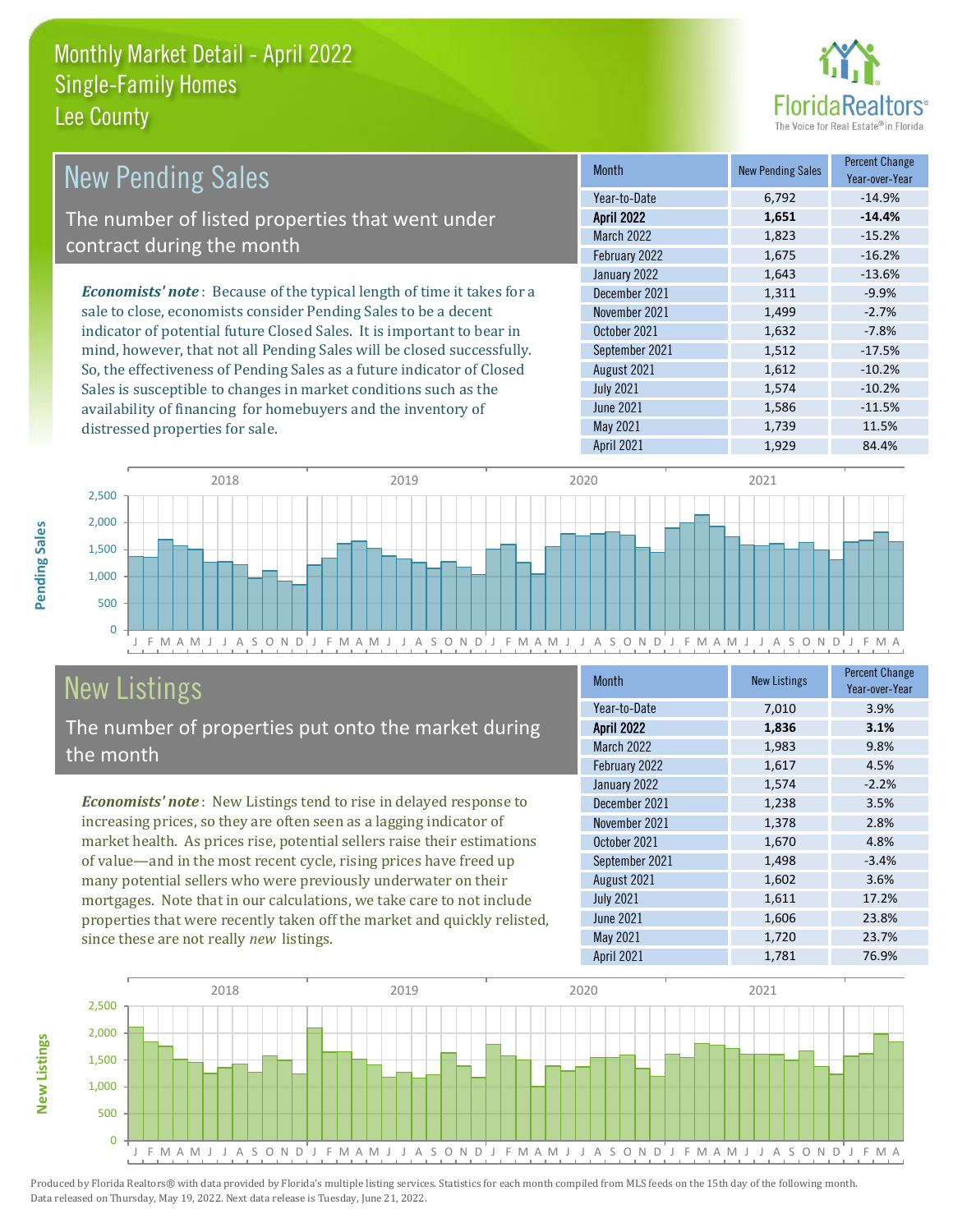

#### Inventory (Active Listings) The number of property listings active at the end of the month

*Economists' note* : There are a number of ways to define and calculate Inventory. Our method is to simply count the number of active listings on the last day of the month, and hold this number to compare with the same month the following year. Inventory rises when New Listings are outpacing the number of listings that go off-market (regardless of whether they actually sell). Likewise, it falls when New Listings aren't keeping up with the rate at which homes are going off-market.

| <b>Month</b>             | Inventory | <b>Percent Change</b><br>Year-over-Year |
|--------------------------|-----------|-----------------------------------------|
| <b>YTD (Monthly Avg)</b> | 1,630     | $-8.9%$                                 |
| <b>April 2022</b>        | 1,884     | 23.0%                                   |
| <b>March 2022</b>        | 1,651     | 9.3%                                    |
| February 2022            | 1,469     | $-23.3%$                                |
| January 2022             | 1,517     | $-31.1%$                                |
| December 2021            | 1,586     | $-36.2%$                                |
| November 2021            | 1,680     | $-38.6%$                                |
| October 2021             | 1,770     | $-39.3%$                                |
| September 2021           | 1,746     | $-43.1%$                                |
| August 2021              | 1,764     | $-45.0%$                                |
| <b>July 2021</b>         | 1,721     | $-49.9%$                                |
| <b>June 2021</b>         | 1,622     | $-58.4%$                                |
| May 2021                 | 1,540     | $-65.9%$                                |
| <b>April 2021</b>        | 1,532     | $-70.0%$                                |



#### Months Supply of Inventory

An estimate of the number of months it will take to deplete the current Inventory given recent sales rates

*Economists' note* : MSI is a useful indicator of market conditions. The benchmark for a balanced market (favoring neither buyer nor seller) is 5.5 months of inventory. Anything higher is traditionally a buyers' market, and anything lower is a sellers' market. There is no single accepted way of calculating MSI. A common method is to divide current Inventory by the most recent month's Closed Sales count, but this count is a usually poor predictor of future Closed Sales due to seasonal cycles. To eliminate seasonal effects, we use the 12-month average of monthly Closed Sales instead.

| <b>Month</b>             | <b>Months Supply</b> | <b>Percent Change</b><br>Year-over-Year |
|--------------------------|----------------------|-----------------------------------------|
| <b>YTD (Monthly Avg)</b> | 1.1                  | $-15.4%$                                |
| <b>April 2022</b>        | 1.3                  | 18.2%                                   |
| March 2022               | 1.1                  | 0.0%                                    |
| February 2022            | 1.0                  | $-28.6%$                                |
| January 2022             | 1.0                  | $-41.2%$                                |
| December 2021            | 1.0                  | $-47.4%$                                |
| November 2021            | 1.1                  | $-50.0%$                                |
| October 2021             | 1.2                  | $-50.0%$                                |
| September 2021           | 1.1                  | $-57.7%$                                |
| August 2021              | 1.1                  | $-60.7%$                                |
| <b>July 2021</b>         | 1.1                  | $-63.3%$                                |
| <b>June 2021</b>         | 1.0                  | $-71.4%$                                |
| May 2021                 | 1.0                  | $-75.0%$                                |
| <b>April 2021</b>        | 1.1                  | $-74.4%$                                |

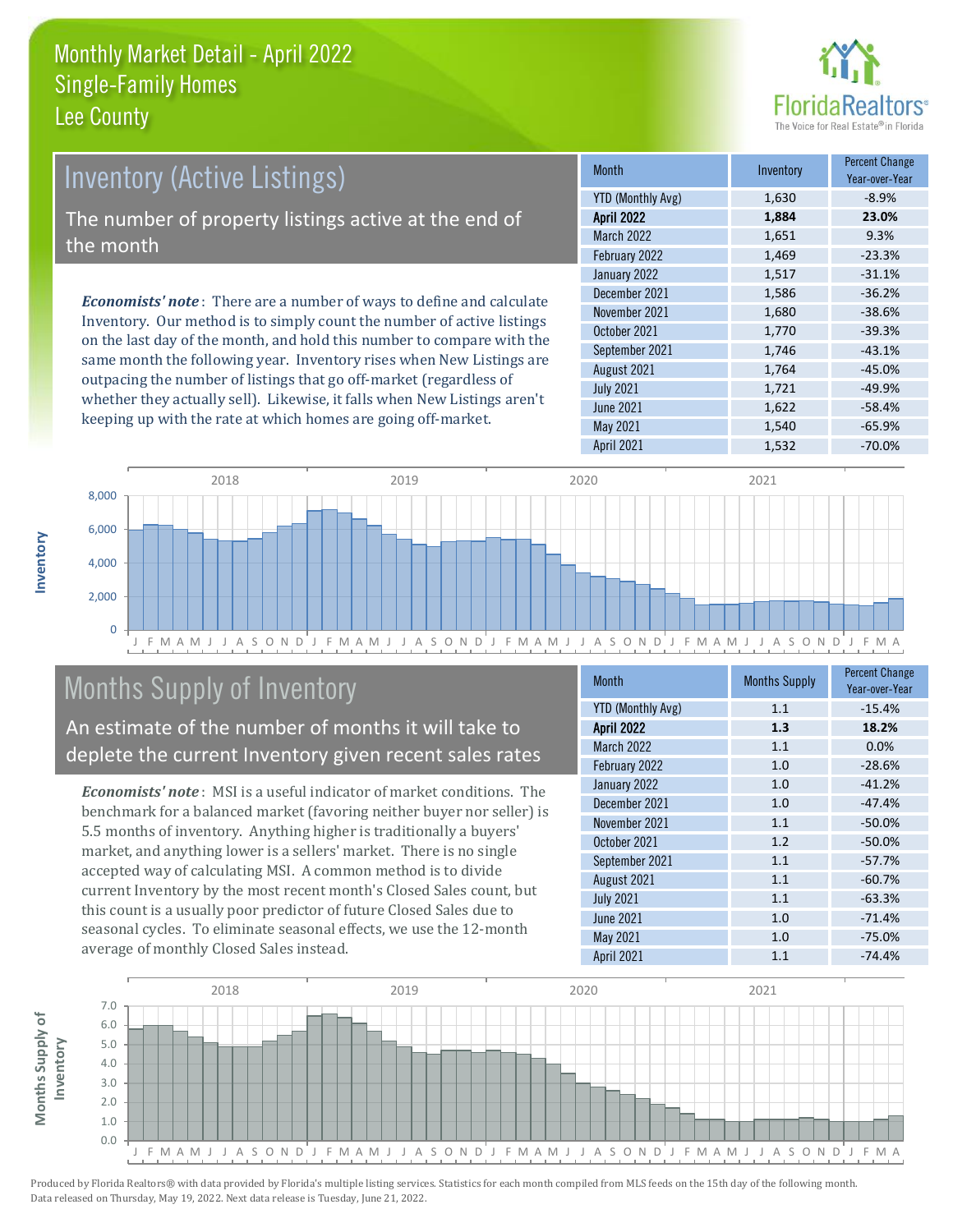

#### \$100,000 - \$149,999 7 -76.7% Sale Price Closed Sales Percent Change Year-over-Year Less than \$50,000 0 0 N/A  $$50,000 - $99,999$  3 0.0%  $$150.000 - $199.999$  22 -80.0% \$200,000 - \$249,999 65 -75.9% \$400,000 - \$599,999 458 20.5% \$600,000 - \$999,999 395 52.5% *Economists' note:* Closed Sales are one of the simplest—yet most important—indicators for the residential real estate market. When comparing Closed Sales across markets of different sizes, we recommend comparing the percent changes in sales rather than the number of sales. Closed Sales (and many other market metrics) are affected by seasonal cycles, so actual trends are more accurately represented by year-over-year changes (i.e. comparing a month's sales to the amount of sales in the same month in the previous year), rather than changes from one month to the next. \$1,000,000 or more 162 162 5.2%  $$250,000 - $299,999$  104 -66.2% \$300,000 - \$399,999 405 2.0% **April 2021 April 2022** Closed Sales by Sale Price The number of sales transactions which closed during the month



#### Median Time to Contract by Sale Price The median number of days between the listing date and contract date for all Closed Sales during the month

*Economists' note* : Like Time to Sale, Time to Contract is a measure of the length of the home selling process calculated for sales which closed during the month. The difference is that Time to Contract measures the number of days between the initial listing of a property and the signing of the contract which eventually led to the closing of the sale. When the gap between Median Time to Contract and Median Time to Sale grows, it is usually a sign of longer closing times and/or declining numbers of cash sales.

| Sale Price            | <b>Median Time to</b><br>Contract | <b>Percent Change</b><br>Year-over-Year |
|-----------------------|-----------------------------------|-----------------------------------------|
| Less than \$50,000    | (No Sales)                        | N/A                                     |
| $$50,000 - $99,999$   | 4 Days                            | $-96.5%$                                |
| $$100,000 - $149,999$ | 1 Day                             | $-92.3%$                                |
| \$150,000 - \$199,999 | 8 Days                            | $-27.3%$                                |
| \$200,000 - \$249,999 | 9 Days                            | $-40.0\%$                               |
| \$250,000 - \$299,999 | 8 Days                            | $-52.9%$                                |
| \$300,000 - \$399,999 | 10 Days                           | $-28.6%$                                |
| \$400,000 - \$599,999 | 9 Days                            | $-35.7%$                                |
| \$600,000 - \$999,999 | 11 Days                           | $-47.6%$                                |
| \$1,000,000 or more   | 17 Days                           | $-70.7%$                                |

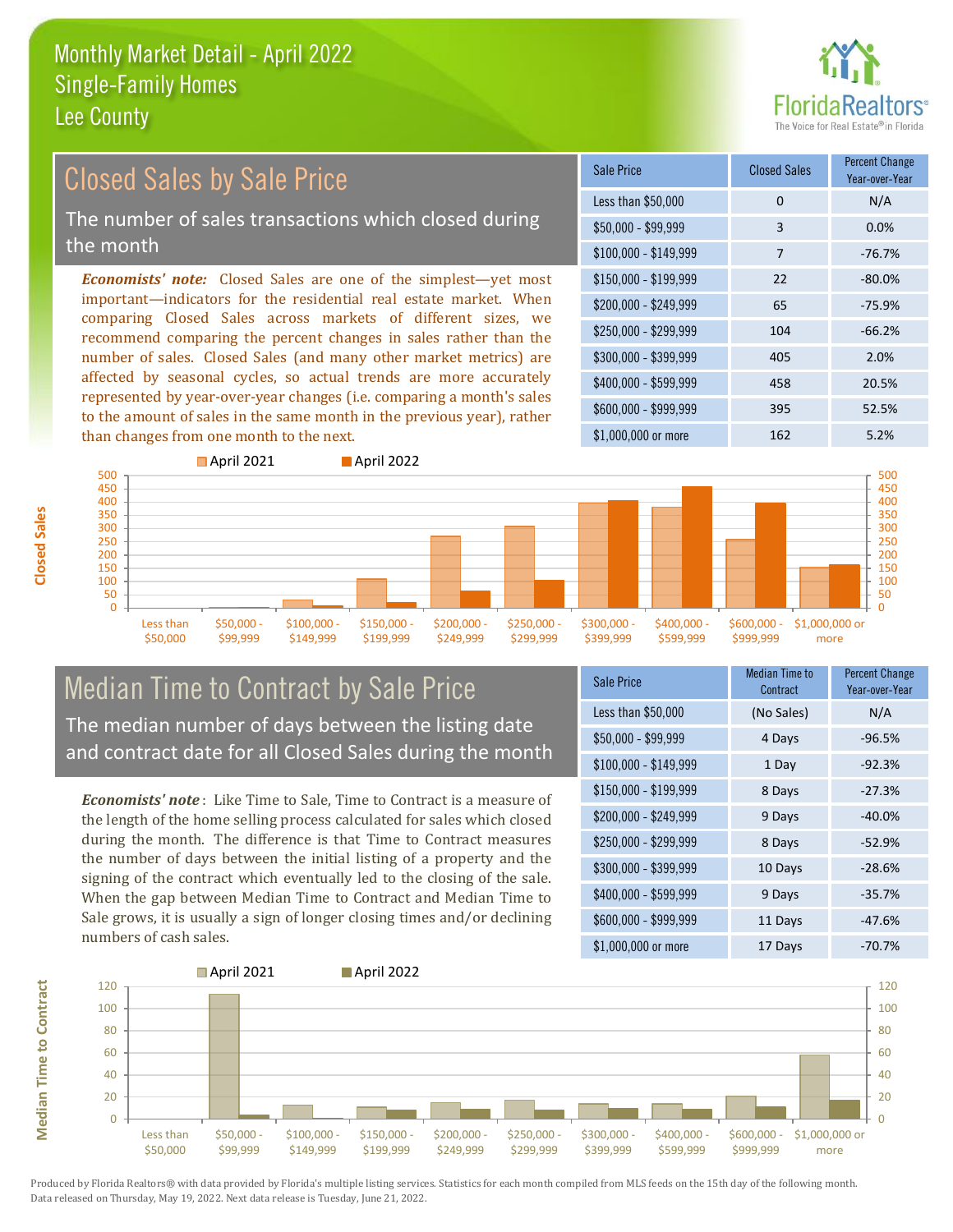

# **New Listings by Initial Listing Price**

The number of properties put onto the market during the month

*Economists' note:* New Listings tend to rise in delayed response to increasing prices, so they are often seen as a lagging indicator of market health. As prices rise, potential sellers raise their estimations of value—and in the most recent cycle, rising prices have freed up many potential sellers who were previously underwater on their mortgages. Note that in our calculations, we take care to not include properties that were recently taken off the market and quickly relisted, since these are not really *new* listings.

| <b>Initial Listing Price</b> | <b>New Listings</b> | <b>Percent Change</b><br>Year-over-Year |
|------------------------------|---------------------|-----------------------------------------|
| Less than \$50,000           | 0                   | N/A                                     |
| $$50,000 - $99,999$          | $\overline{2}$      | $-66.7%$                                |
| $$100,000 - $149,999$        | 8                   | $-72.4%$                                |
| $$150,000 - $199,999$        | 19                  | $-82.2%$                                |
| \$200,000 - \$249,999        | 52                  | $-73.9%$                                |
| $$250,000 - $299,999$        | 103                 | $-61.1%$                                |
| \$300,000 - \$399,999        | 445                 | 10.4%                                   |
| \$400,000 - \$599,999        | 515                 | 36.6%                                   |
| \$600,000 - \$999,999        | 454                 | 65.1%                                   |
| \$1,000,000 or more          | 238                 | 98.3%                                   |



**Inventory**



#### Inventory by Current Listing Price The number of property listings active at the end of the month

*Economists' note* : There are a number of ways to define and calculate Inventory. Our method is to simply count the number of active listings on the last day of the month, and hold this number to compare with the same month the following year. Inventory rises when New Listings are outpacing the number of listings that go off-market (regardless of whether they actually sell). Likewise, it falls when New Listings aren't keeping up with the rate at which homes are going off-market.

| <b>Current Listing Price</b> | Inventory | <b>Percent Change</b><br>Year-over-Year |
|------------------------------|-----------|-----------------------------------------|
| Less than \$50,000           | 0         | N/A                                     |
| \$50,000 - \$99,999          | 0         | $-100.0%$                               |
| $$100,000 - $149,999$        | 5         | $-87.8%$                                |
| $$150,000 - $199,999$        | 17        | $-79.0%$                                |
| \$200,000 - \$249,999        | 49        | $-65.0%$                                |
| \$250,000 - \$299,999        | 76        | $-61.8%$                                |
| \$300,000 - \$399,999        | 372       | 31.9%                                   |
| $$400,000 - $599,999$        | 535       | 97.4%                                   |
| \$600,000 - \$999,999        | 459       | 69.4%                                   |
| \$1,000,000 or more          | 371       | 55.2%                                   |